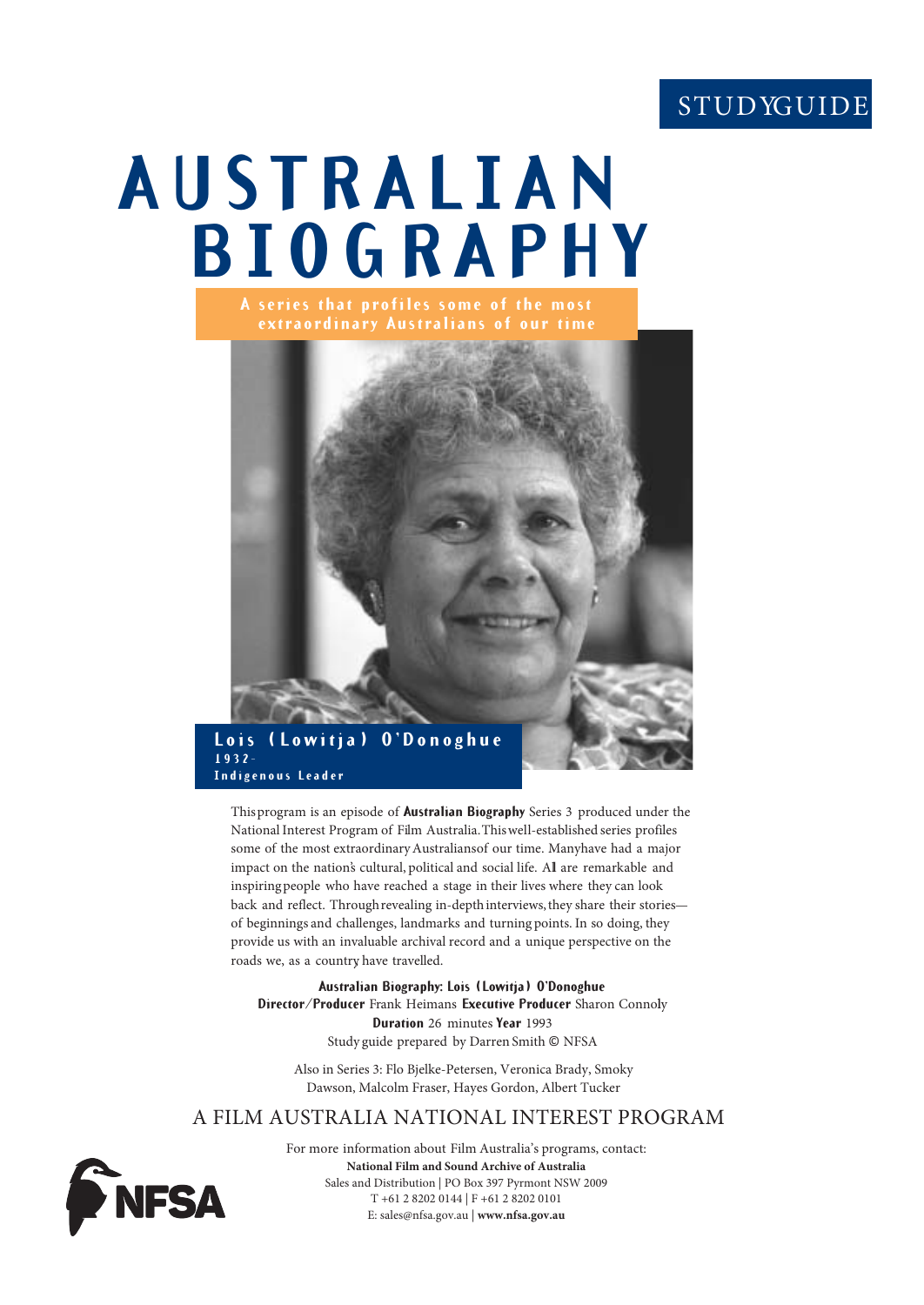## SYNOPSIS

Lois O'Donoghuewas born at Indulkana in the remote north-west of South Australia in 1932, a time when the situation for Aboriginal people could not have been more desperate. Lois never knew her white father. At the age of two she was taken away from her mother, who she was not to see for another 33 years. Her quest to be reunited with her mother is central to her story.

After a long struggle to win admission to a training hospital, Lois became the first black nurse in South Australia. Later, she became more involved in Aboriginal rights and worked tirelessly for her people. In 1976, Lois was the first Aboriginal woman to be awarded an Order of Australia. In 1983 she was honoured with a CBE and in 1984 she was made Australian of the Year. In March 1990 Lois became the founding chairperson of the Aboriginal and Torres Strait Islander Commission.

Since this **Australian Biography** interview she has changed her name back to the one originally given her-Lowitja-andhis name has been used throughout the study guide.

## CURRICULUM LINKS

This program will have interest and relevance for teachers and students at middle to senior secondary and tertiary levels. Curriculum links include Studies of Society and Environment, English, Legal/Justice Studies, Indigenous Studies, Modern History Business Studies and Civicsand Citizenship.

## HISTORICAL BACKGROUND

### **Stolen generations**

Lowitja O'Donoghuewas forcibly removed from her mother's care when she was two years old. She was taken by the missionaries to Granite Downs, and later moved to another two missions. It was years before she and her mother were reunited.

O'Donoghuewas one of many Indigenous children separated from their families—apractice endorsed by government policies and laws for a significant period of Australia's post-colonial history

The first removals took place during the early period of settlement. Indigenous children were separated from their families for use as cheap labour on farms and inland stations. Some were also used as domestics.

In 1869, the first Aborigines Protection Act was passed in Victoria, with other Australian colonies soon following. This was the first formal government policy authorising the separations. The laws sought to protect Indigenous people from the effects of colonisation and settlement, and did so through two main strategies: segregation (by creating reserves and relocating Indigenous communities to them) and education of the young.

'Protectors' were appointed and given significant control over the lives of Indigenous people. This was especially the case with their children, all of whom were placed under the protector's legal guardianship. This sweeping change of guardianship took place without consultation with Indigenous parents or communities.

By the early 1900s, although the full-descent Indigenous population was in decline, the mixed-descent population was increasing. Policies soon focused more on merging (assimi lating) this mixed-descent population into the non-Indigenous community

Indigenous young people were sent to schools that would prepare them for absorption into non-Indigenoussociety as adults. Younger children usually were sent to missions. Conditionsin these institutions could be harsh and the occupants often lacked adequate food, basic facilities and medical treatment. Manyschools also prohibited customary Indigenous practices and languages.

In the 1940s, a uniform set of child welfare laws was introduced and applied to Indigenous and non-Indigenous children alike. Children could only be removed if they were found to be 'neglected', 'destitute' or 'uncontrolable'. Despite their equal application, the laws did little to reduce the number of Indigenous children removed. Non-Indigenous tandards of 'neglect' were applied, so that 'poverty' was considered neglect. Also, neglect and destitution were features of many Indigenous peoples' lives precisely because of a history of dispossession and dislocation.

In 1967, Indigenous people 18 years and over were granted the right to vote in national elections. Indigenous protest and lobbying developed a stronger and more politically potent agenda. Amongst other things, they called for land rights, cultural heritage rights and recognition of the disadvantage experienced from colonisation (including the separation of children from their families). From the 1970s, governments gradually moved away from promoting assimilation and towards policies of self-determination and participation.

In 1997, the Human Rights and Equal Opportunity Commission conducted a formal independent inquiry—the National Inquiry into the Separation of Aboriginal and Torres Strait Islander Children from their Families.

#### **Discussion questions**

How does O'Donoghue describe her experience on the missions?

∑What effect do you think the separations may have had on her and her mother?

 How does she explain the rationale behind the government policies? What other reasons might there have been for the policies?

 In what ways do you think the separations affected Indigenous communities?

 $\blacksquare$  O'Donoghue emphasises the need to move forward. How do you think this can be achieved?

#### **Colonisation**

As Lowitja says, Indigenous Australians were not the only people to have been colonised and dispossessed. As a nurse in India, she acquired an insight into experiences of colonisation in other countries. Just as the experiences of Aboriginal and Torres Strait Islander people are an important part of Australia's history they also constitute part of the history of European colonisation and British Empire.

At its height in the early 1900s, the British Empire included over 20 per cent of the world's land area and more than 400 million people. European colonisation is usually traced back to the 15th century, when Spain and Portugal expanded their territory overseas to achieve political and economic strength in Europe.

Trade interests were the main motivation for early colonisation. New colonies supplied both raw materials and new markets for European goods. Companies—such as the British East India Company,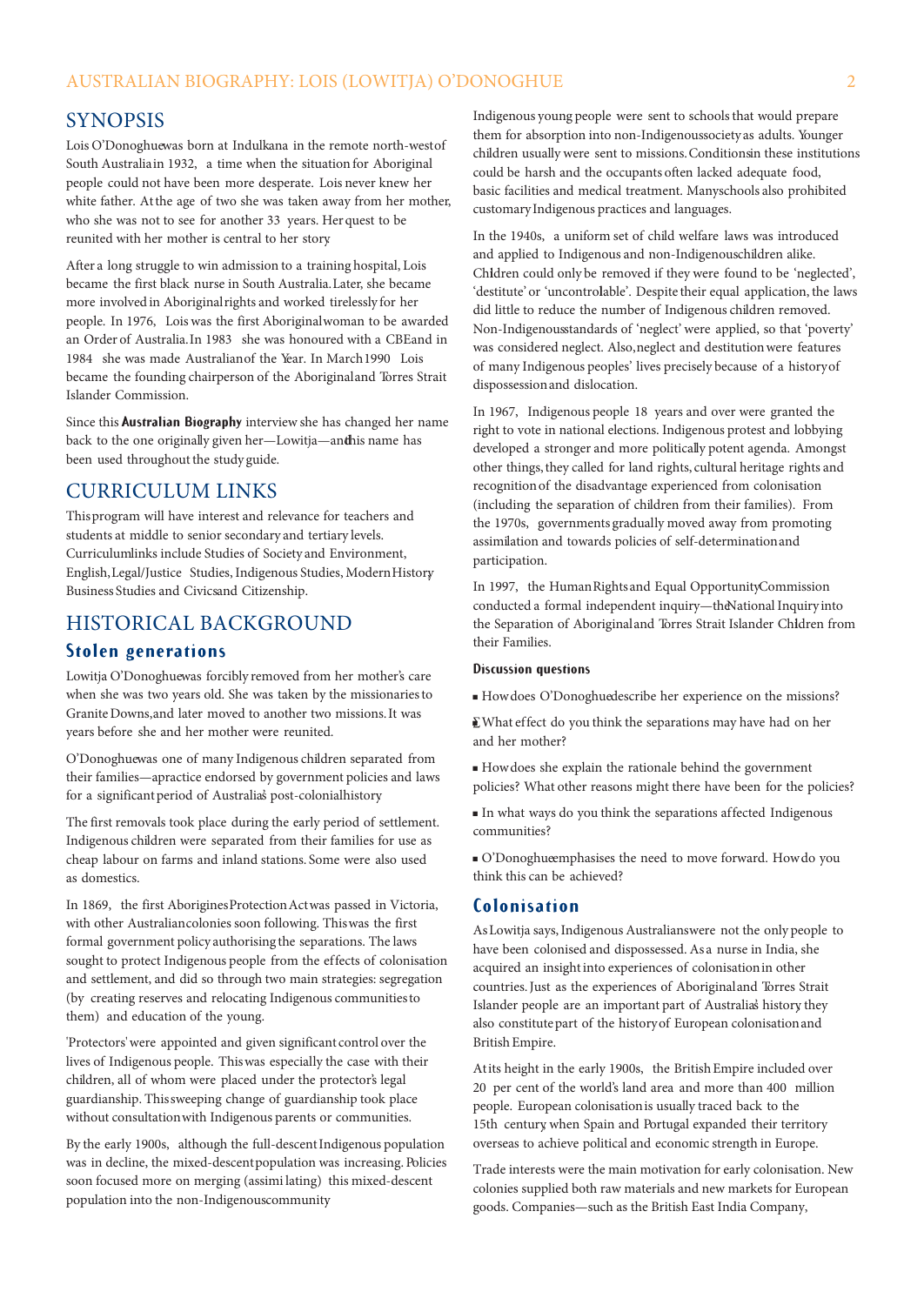## AUSTRALIAN BIOGRAPHY: LOIS (LOWITJA) O'DONOGHUE 3

established in 1600—were granted monopolies to exploit overseas commercial and trade interests. Fur, sugar, tobacca and slaves were also lucrative trading items for the British in America.

Trade was not the only motivation for colonisation. In the 17th century, many pilgrims fled religious intolerance and persecution in Europe, settling in the 'New World', particularly in North America. Missionaries also established posts in colonies with the aim of promoting Christianity and converting Indigenous peoples to the faith.

Whatever the rationale behind settling colonies, almost all required some form of colonial government or administration to protect settler or trade interests. While questions did arise about how legitimate it was to establish a government in a new colony these were settled according to principles agreed upon by the European nations. For example, there were three main grounds for acquiring new territories:

- **by conquest;**
- **by treaty or agreement with the indigenous occupants; or**
- by settling uninhabited land (the doctrine of terra nullius).

It was according to this last doctrine that Britain gained sovereign rights over Australia and set up a colonial administration. In 1992, the High Court of Australia rejected the application of terra nullius in the well-known Mabo case. The Courtheld that applying this doctrine was inconsistent with historical evidence to show pre-existing occupation and sovereignty by Indigenous peoples.

#### **Discussion questions**

 How did Lowitja O'Donoghue's experience in India change her perspective on experiences of Indigenous Australians?

 What other countries were part of the British Empire? Do they have indigenous populations?

 What do you think colonisation might mean for indigenous peoples at the time?

 How might post-colonial Australian history have been different if a treaty was made with Indigenous people upon settlement? In what ways does this basis for settlement differ from terra nullius?

## INDIGENOUS SOCIAL JUSTICE

#### **Self-Determination**

Lowitja O'Donoghueis well-known for advising and lobbying government on Indigenous affairs. She was a member of the Aboriginal Advancement League, the first chairperson of the National Aboriginal Conference and a Foundation Commissionerof the Aboriginal Development Commission. Each of these organisations has played a vital role in encouraging policy reform and advancing the interests of Indigenous peoples.

'We will become our own people as Australians and understand who we are.' The right to self-determination underpins many social justice concerns of Indigenous Australians. Self-determination is the right of all peoples to freely determine their political status and freely pursue their economic, social and cultural development. It recognises that a person's or group's identity is in some way determined by their political, economic and cultural status. The more freedom people have in these areas, the greater will be their capacity to determine their own identity.

This principle is a fundamental human right under international law, and is included in the United Nations Charter of 1945. It is also mentioned in a number of other important international treaties such as the International Covenanton Civi and Political Rights (Article 1).

Under international law, self-determination contained no reference to indigenous populations until 1990, with the UNConvention on the Rights of the Child. To date, this remains the sole human rights provision that specifically refers to indigenous peoples.

However, in recent years, a Draft Declaration on the Rights of Indigenous Peoples was prepared and is under consideration. Article 31 describes indigenous self-determination:

'Indigenous peoples, as a specific form of exercising their right to self-determination, have the right to autonomy or self-government in matters relating to their internal and local affairs, including culture, religion, education, information, media, health, housing, employment, social welfare, economic activities, land and resources management, environment and entry by non-members, as well as ways and means for financing these autonomous functions.'

Over the past 10 to 20 years, governments have gradually responded to indigenous calls for self-determination. An area of great importance for this principle is child welfare. As O'Donoghue suggests, when Indigenous Australian children were separated from their families, the impact was felt across the entire community. Children represent a community's ability to perpetuate itself. The right of Indigenous Australians to determine the welfare of their children is fundamental to their communities' ability to realise their own future.

In this area, self-determination has been incorporated into Indigenous child welfare in a number of ways. An important reform was the Aboriginal Child Placement Principle. First introduced in 1986 (Northern Territory), it requires that where an Indigenous child is to be placed in substitute care, they should be placed within their own culture and community where possible.

Other measures include the recruitment of Indigenous welfare workers, formal involvement of Indigenous representatives in child welfare agencies and the establishment of Indigenous-specific childcare organizations.

#### **Discussion questions**

 What issues of Indigenous social justice are raised in the interview? Can you think of any others?

How are these issues relevant to the right to self-determination?

 In what ways is your identity shaped or influenced by political, economic and cultural life? How might Indigenous identity be shaped by these factors?

 Discuss the right to self-determination in the context of Australia's independence from the United Kingdom and the debate around a republic.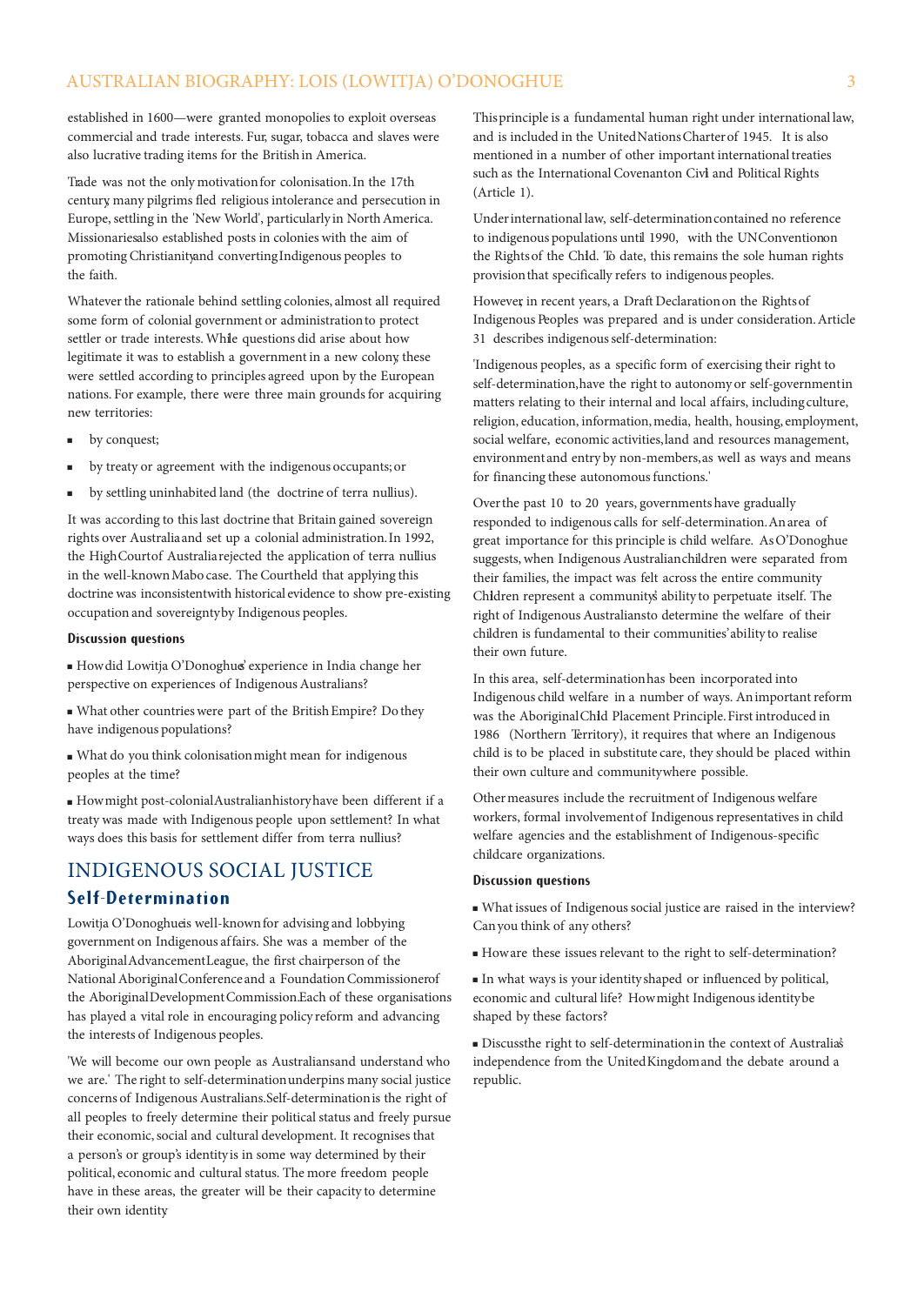## **Reconciliation**

Speaking about possible feelings of resentment over past treatment by non-Indigenous Australia, Lowitja says, 'I don't think it's a very healthy feeling to have because …[it] stands in the way of moving forward.' Lowitja O'Donoghue has played a pivotal role in the reconciliation process. Reconciliation involves acknowledging past treatment of Indigenous Australians, the contribution such treatment has made to current conditions for Indigenous Australians and 'moving forward' to address these conditions.

In 1992 federal parliament established the Counci for Aboriginal Reconcliation (CAR). The official aims of CARincluded:

- building a united Australia, which respects the land;
- valuing Aboriginal and Torres Strait Islander heritage; and
- providing justice and equity for all Australians.

It was formed with a two-year brief to advance the process of reconciliation between Indigenous and non-Indigenous Australians.

The goals of the reconciliation process are best set out in the vision statement of Reconciliation Australia, an independent organisation established by CAR. The vision statement includes the following important goals:

- achieving social and economic equity for Indigenous Australians;
- acknowledging the past and building a framework for a shared future.

In the late 1990s, community activity around reconciliation reached a climax. The Australians for Native Title and Reconcliation (ANTaR) group organised the 'Sea of Hands' installation across the country. Some 250,000 Australians signed their names on plastic hands to signal their commitment to reconciliation. Marches were also held around the nation to indicate popular support for the process.

#### **Discussion questions**

How is Lowitja O'Donoghue an example of the commitment to reconciliation? What is her attitude to non-IndigenousAustralia?

 Why do you think it would be important to acknowledge the past treatment of Indigenous Australians? How is acknowledgement important for people generally?

 What other community events were held in support of reconciliation?

 How can some of the goals or aims above be achieved in local communities?

## DISCRIMINATION

A major issue underlying the interview is discrimination, both at personal and social levels. O'Donoghue mentions some personal experiences of discrimination, and discusses them in the context of discrimination against indigenous peoples generally.

We commonly think about discrimination as treating people unfairly or differently, often on the basis of some aspect of their identity or character. This is the crux of the legal definition of discrimination.

Under Australian law, discrimination occurs when a person or a group of people are treated less equally than another person or group because of their:

- race, colour, national or ethnic origin;
- gender or marital status;
- disability;
- religion or political belief;
- sexual preference; or
- some other central characteristic.

It can also occur when a person is denied the opportunity to participate freely and fully in normal day-to-day activities. This might include harassment in the workplace, being denied a job or promotion, or being denied goods or services.

The Race Discrimination Act, Sex Discrimination Act and Disability Discrimination Act are the main laws that address discrimination at a federal level. Each state and territory has also introduced laws that seek to prevent discrimination.

#### **Discussion questions**

Give examples of Lowitja O'Donoghue' encounters with discrimination, both personal and as a member of a group.

 Think of some examples of discrimination based on the definition and categories above, with reference to individual and group treatment.

 In what cases might treating someone differently not be discrimination?

 How is the separation of Indigenous children from their families an example of discrimination?

 What methods are available for addressing discrimination in our own areas of life?

## ACTIVITIES

**Research.** Investigate the history of colonisation in a countrylisted below. Write a précis looking at how colonisation took place, reasons for colonisation, what resistance the colonisers met, the impact of colonisation upon indigenous populations, ongoing conflict and achievement of independence.

Canada, United States of America, East Timor, India, South Africa, Vietnam, New Zealand, Mexico

 **Role play.** Working in small groups, role play a scenario that reflects a discriminatory<br>practice. After presenting to the class, discuss:

- how it constituted discrimination;
- what rights and interests were involved; and
- how it might be resolved.

 **Community awareness.** Working in groups or as a class, develop a strategy for raising awareness of reconciliation in your school and local community.